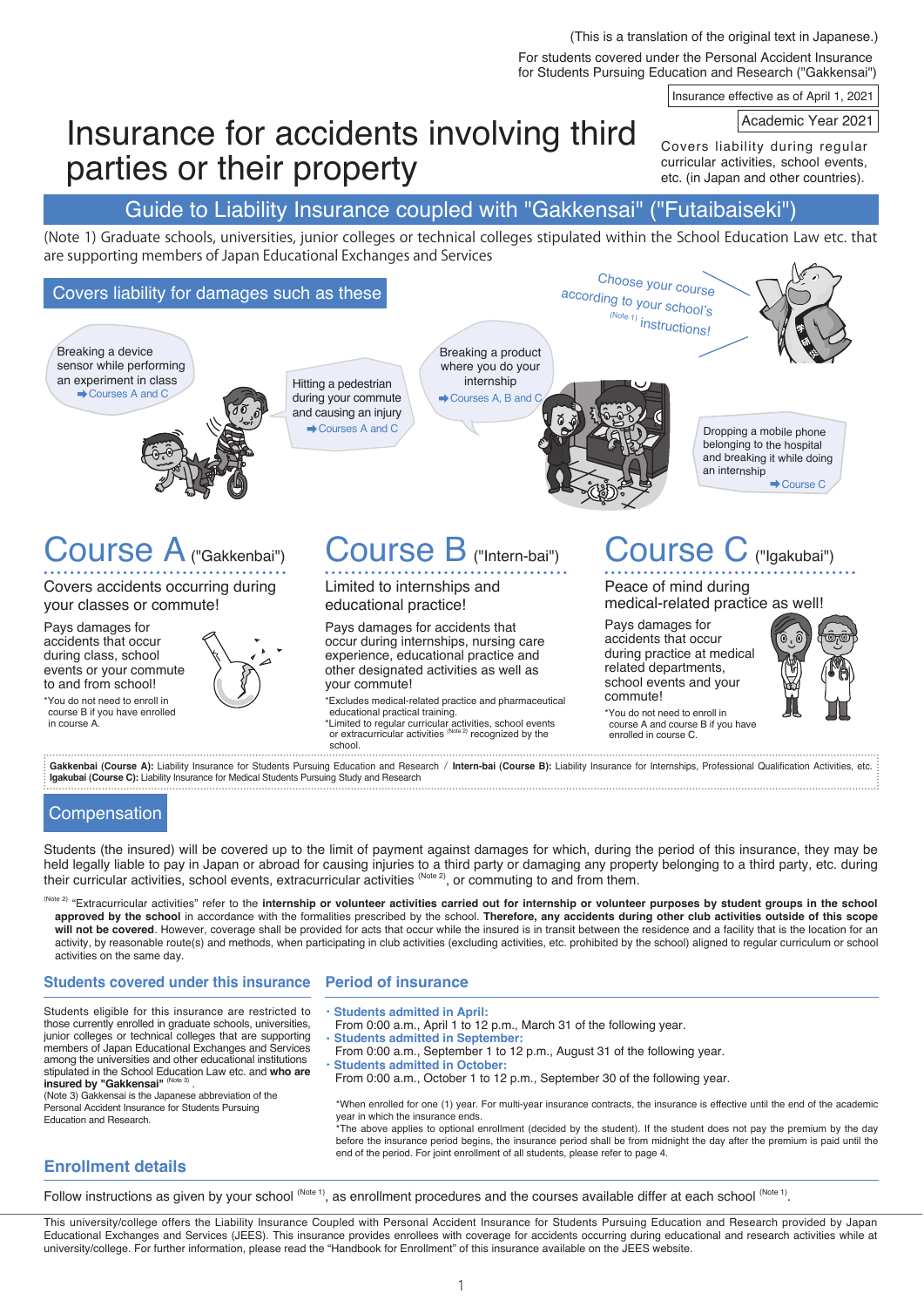# **1. Scope of activities**

| <b>Activities</b>                                                                                                                                        | Course | Course A (Note 1)<br>("Gakkenbai") | Course B <sup>(Note 2)</sup><br>("Intern-bai") | Course C (Note 3)<br>("Igakubai") |
|----------------------------------------------------------------------------------------------------------------------------------------------------------|--------|------------------------------------|------------------------------------------------|-----------------------------------|
| During internships, nursing care experience, educational<br>practice, nursery practice, volunteer activities and<br>commuting to and from them. (Note 4) |        |                                    |                                                |                                   |
| Regular curricular activities, school events and<br>extracurricular activities other than the above and<br>commuting to and from them.                   |        |                                    | $\times$                                       |                                   |
| Medical-related practice (Note 5) and the commute                                                                                                        |        |                                    |                                                |                                   |

(Note 1)

Excludes medical-related practice. Includes pharmaceutical educational practical training. (Note 2)

Excludes medical-related practice and pharmaceutical educational practical training. (Note 3)

Includes medical-related practice.

(Note 4)

Limited to regular curricular activities, school events and extracurricular activities recognized by the school. (Note 5)

Medical-related departments and studies refers to regular curricular activities and school events recognized by the university.

# **2. Insured Amount (limits of coverage) and premiums covered**

|                                     |         | Course A                                                                                                | Course B  | Course C  | (Note 1)<br>Limit of coverage for one insured person                                                                                                                |
|-------------------------------------|---------|---------------------------------------------------------------------------------------------------------|-----------|-----------|---------------------------------------------------------------------------------------------------------------------------------------------------------------------|
| Limit of coverage (Note 1)          |         | 100 million yen per accident combining both bodily injury and property damage. (No deductible) (Note 2) |           |           | per year.<br>(Note 2)                                                                                                                                               |
| Premium<br>person<br>per<br>insured | vear    | 340 yen                                                                                                 | $210$ yen | 500 yen   | A deductible is the amount of money<br>deducted from damages within<br>calculated insurance payments.<br>Deductible means the amount to be<br>borne by the insured. |
|                                     | 2 years | 680 ven                                                                                                 | 420 ven   | 1,000 yen |                                                                                                                                                                     |
|                                     | 3 years | 1,020 ven                                                                                               | 630 yen   | 1,500 yen |                                                                                                                                                                     |
|                                     | 4 years | .360 ven                                                                                                | 840 ven   | 2,000 yen |                                                                                                                                                                     |
|                                     | 5 years | 1,700 ven                                                                                               | 1,050 yen | 2,500 yen |                                                                                                                                                                     |
|                                     | 6 years | 2,040 yen                                                                                               | 1,260 yen | 3,000 yen |                                                                                                                                                                     |

The annual premium is charged even for those enrolling midway through the academic year.

In case of cancellation of contract during the period of insurance, the contract will be cancelled at the end of the academic year.

# **3. Main cases covered under this insurance**

- ◆ (For details please refer to the insurance clauses. Please check the content of the **clauses on the Japan Educational Exchanges and Services website.)**
- 1. When the insured is held legally liable for damage caused by a disability to third parties (including death resulting from the disability; the same applying hereinafter) or for the damage to any property belonging to third parties (including loss, breakage, or stains) during the insurance period for the following reasons:
- A. Accidents caused during activities within the "Scope of activities" (hereinafter as "activities") as listed in the table above (Premises Liability Insurance).
- B. An accident caused by food or drink or goods (including pharmaceuticals, hereinafter "products") supplied in connection with school curricula, school events, or extracurricular<br>activities <sup>(Note 2 on page 1)</sup> which were not in possession of the insured party, or an accident caused by these activities and arising after completion of these activities. (Product Liability Insurance)
- 2. When the insured has been held legally liable for damages during the insurance period by a person who is legally entitled to an entrusted article that the insured has subjected to destruction, damage, staining, loss, theft or fraud in relation to the property of another person ("entrusted property") used or controlled by the insured during activities (Bailee's Liability Insurance)
- 【Types of claims payable】

The Company shall pay the following compensation or expenses borne by the insured: \* Prior approval by the underwriting is required for the recognition of liability and the determination of compensation amount.

### **4. Main cases with no compensation**

#### ◆ **(For details please refer to the insurance clauses. Please check the content of the clauses on the Japan Educational Exchanges and Services website.)**

#### **Common**

- 1. Willful act of the policyholder or the insured;
- 2. War, disturbances, riots, civil commotions or labor strikes;
- 3. Earthquakes, eruptions, floods, tsunamis, or high tide
- 4. Added liabilities from any special agreements entered into between the insured and a third party regarding damages;
- 5. Liability caused by the discharge of water or air;
- 6. Effects of nuclear fuel materials, nuclear source material, radioactive elements or radioisotopes, etc., or injury caused by the special characteristics of such substances (including radioactive contamination and radiation syndrome). However, this excludes injury suffered when there has been no violation of laws and ordinances through use, storage or transport of radioisotopes for medical or industrial use.
- 7. Damages caused by the following actions of the insured (Note):
- medical activities and activities that may be harmful to the body, those of which are prohibited by law if not conducted by authorized doctors, dentists, nurses, health nurses, or birth attendants.
- compounding, administering, selling, or supplying pharmaceuticals
- acts prohibited by individuals who are not authorized shiatsu massage practitioners, acupuncturists, moxibustion practitioners, judo therapists, architects, real-estate investigators, engineers, surveyors, nor veterinarians.
- (Note) However, in the case of Course C, the above cases are not applicable when prescribed requirements are fulfilled for a medical-related practice. Also, in the case of Courses A and C, "compounding, administering, selling, or supplying pharmaceuticals" mentioned above is not applicable when prescribed requirements are fulfilled for pharmaceutical educational practical training.
- Premises Liability Insurance
- 1. Damage caused by the ownership, use or control of an automobile, motorcycle (less than or equal to 50cc), aircraft, elevator, boat or railroad car (excluding ones whose main driving power is human power), or animals outside of the facilities;
- 2. Damage and cleanup cost caused by emission, discharge, escape or leakage of
- (1) Compensation for damages the insured is liable for;
- $\overrightarrow{P}$  Legal expenses incurred, such as hiring a lawyer, with the written consent of the Company
- (3) Expenses incurred that are deemed necessary or beneficial, with the written consent of the Company, to preserve or exercise the right to receive compensation for damages from a third party, or in order to prevent the occurrence or extension of further damages from a prior accident;
- (4) Expenses for the need of emergency measures such as first-aid treatment and/or escort, or other expenses incurred, with the written consent of the Company, in cases that have been deemed as creating no liability after taking the necessary steps to preserve or exercise the right to receive compensation for damages from a third party, or in order to prevent the occurrence or extension of further damages from a prior accident;
- (5) Expenses incurred in cooperation with requests from the underwriting insurance company in cases where the Company settles outstanding compensation for damages in lieu of the insured.

#### 【Method of claim payments】

The Company shall compensate for losses or damages borne in (1) above and pay insurance claims up to the limit of coverage and also compensate up to the limit of the market value of the goods on consignment in the case of consignee liability. In principle, the amount of expenses in (2) - (5) above is covered in whole by this insurance. However, if the amount of damages in (1) exceeds the limit of coverage, this insurance will cover a partial amount for legal expenses in (2) calculated by reducing the "limit of coverage ÷ compensation for damages in (1)" from expenses.

contaminants (however, this excludes cases where the emission, etc. of contaminant is unforeseen, unexpected and sudden, and the insured discovers this within the prescribed period of time and informs the underwriting insurance company within the prescribed period)

3. Liability arising from carcinogenic or harmful substances such as asbestos and alternative substances;

#### • Product Liability Insurance

- 1. Damages caused by products manufactured, sold and delivered willfully in contravention of laws or by gross negligence;
- 2. Liability arising from unusable or damaged products:
- 3. Claim for damages from a lawsuit in courts overseas for accidents in Japan;
- 4. Damage and cleanup cost caused by emission, discharge, escape or leakage of contaminants (however, this excludes cases where the emission, etc. of contaminant is unforeseen, unexpected and sudden, and the insured discovers this within the prescribed period of time and informs the underwriting insurance company within the prescribed period).
- 5. Liability arising from carcinogenic or harmful substances such as asbestos and alternative substances;

# **Bailees Liability Insurance**

- 1. Damage to bailed goods from spontaneous combustion or explosion;
- 2. Accidents discovered after the delivery of bailed goods to the bailer;
- 3. Damage, theft, loss, or exploitation of bailed goods such as bicycles, motorcycles, motorized bicycles, automobiles, aircraft, watercraft, vehicles, animals, musical instruments, stocks and bonds, revenue stamps, postage stamps, bonds, account books, precious metals, gems, works of art, antiques, medals, badges, manuscripts, design specifications, templates and the like.
- 4. Internal damages from the permeation or blowing of rain, snow, hail, or sleet from outside the building.
- 5. Damage caused by leakage or escape of vapor or water from water supply pipes, warm airconditioning equipment, humidity control equipment, fire hydrants, or business/home use equipment, or leakage or escape of contents from sprinklers.
- 6. Damage caused by incompetent use, etc. of entrusted property.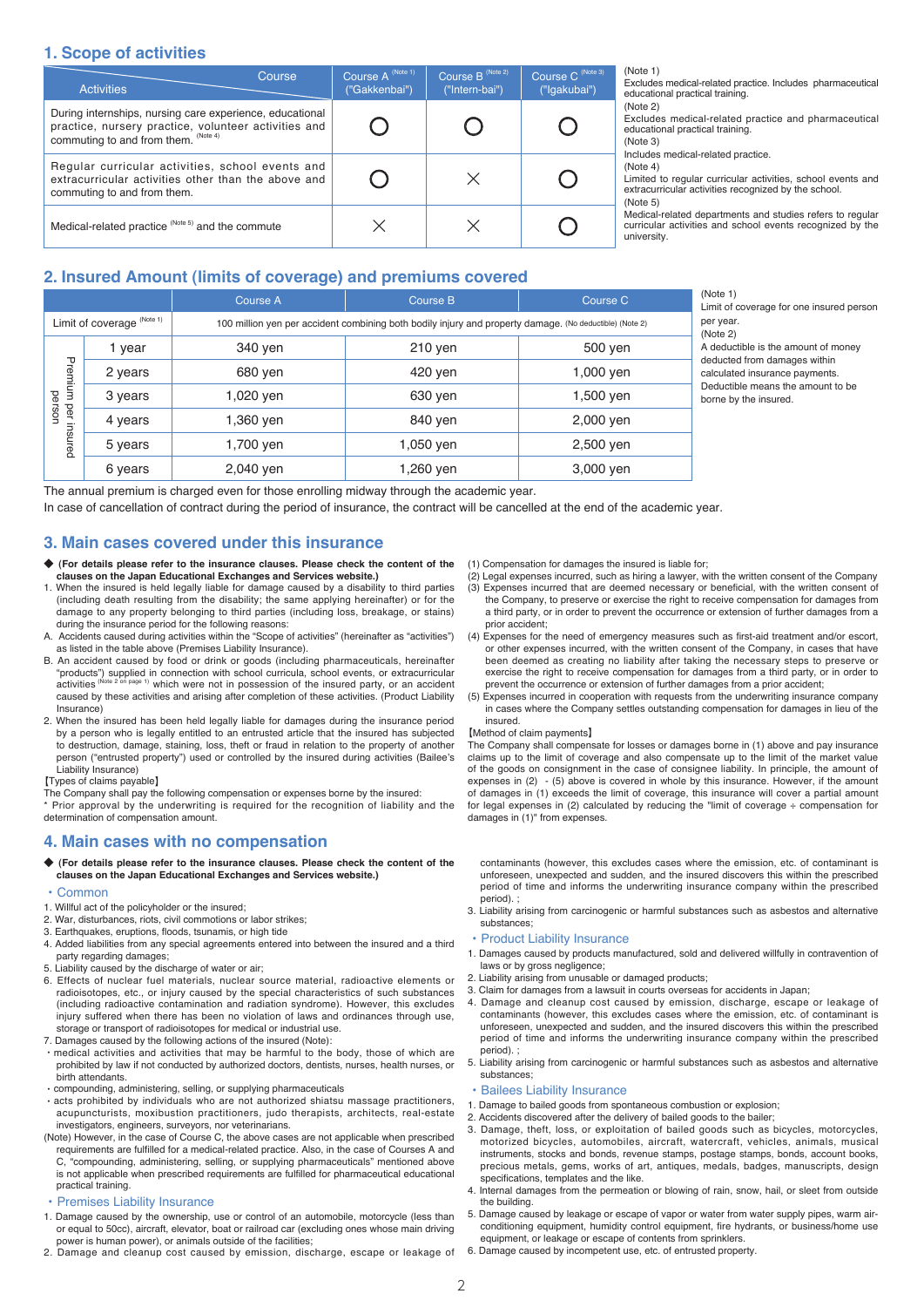# **5. Other**

### • Points of concern after enrollment

After enrolling in this insurance, please inform the section in charge of your school (the students section, student support section, health center, etc.) without delay in the occurrence of any of the following:

- Changing department, faculty, etc. - Absence from school for 1 year or more in total during the period of insurance

- Changing the course you are enrolled in - Withdrawing from school

• Cases of concurrent insurance contracts

Insurance claims shall be paid in the following manner in cases where concurrent insurance contracts or mutual aid contracts exists, which duplicate in content with this insurance contract (hereinafter as "other insurance contracts").

- 1. In cases where insurance claims or mutual aid benefits have not been paid by other insurance contracts:
- The payment of claims shall be made in accordance with the enrollment details of this insurance contract, regardless of other insurance contracts, etc.
- 2. In cases where insurance claims or mutual aid benefits have been paid by other insurance contracts:

The payment of claims shall be made in accordance with the enrollment details of this insurance contract with respect to the amount of damages after subtracting any insurance claims or mutual aid benefits paid by other insurance contracts.

#### • Notes regarding double compensation coverage

In case there is an insurance policy (includes insurance policies excluding special policies and insurance underwriting companies) that has the same compensation policy, the compensation coverage might be redundant. When the compensation coverage is redundant, any accidents that are within the coverage can be paid for by either policy. However, there is a possibility that the policyholder only receives compensation from one company. Please check the difference and the maximum coverage in the compensation policy and consider the necessity for the policy.

#### • Procedures in the event of an accident

When an insured event or an accident causing an insured event to happen, you must contact the school insurance counter of Tokio Marine & Nichido Fire Insurance and inform them the following information without delay.

- Your full name, age, and enrolled school - Date and time of accident - Location of accident - Full name and age of the injured party - Cause of accident - Degree of damage (injury, destruction, etc.)

Also, please inform the school section in charge (the students section, student support section, health center, etc.) in the occurrence of any accident, and state that you have reported details of the above to the underwriting insurance company.

Please note that a delay in giving the above notice may result in the reduction of claims payable, and the right to request claims is bound by the statute of limitations of three (3) years.

# • Out-of-court settlement services

Out-of-court settlement services are not available. This insurance does not offer a settlement negotiation services as an insurance company between the insured and parties who sustained an injury or damage. In the occurrence, therefore, of an accident liable under this insurance, be aware that you must conduct out-of-court negotiations directly with the injured party, upon advice from the department/section in charge at the underwriting insurance company. Moreover, please note that the admission of your liability or any agreement to the amount of damages given without approval from the underwriting insurance company may lead to the failure to receive the whole or part of the claim.

#### • On liens

In personal liability insurance the injured party in an insured event who has the right to request damages against the insured has a lien on the insured's right to request the underwriting insurance company to pay insurance claims (excluding the right concerning insurance claims for expenses). (Paragraph 1 of Article 22 of the Insurance Law). "A lien" means the victim's right to receive compensation for the victim's credits from out of benefits of insurance prior to all other creditors.

The insured may request the underwriting insurance company to pay claims to the extent of compensation made to victims or of the amount agreed by the injured party.

(paragraph 2 of Article 22 of the Insurance Law).

For the above reasons, the amount of insurance claims which the underwriting insurance company may pay upon request from the insured shall be limited to the cases of ① to ③ mentioned below, with the exception of insurance claims for expenses. ① The insured has already settled compensation for damages to the injured party;

② The victim can confirm agreement given by the underwriting insurance company for the payment of insurance claims to the insured; or

③ Under instruction from the insured, the underwriting insurance company makes the payment of insurance claims directly to the injured party.

#### • Handling of insolvency cases of an underwriting insurance company

In the event that the insurance company should become insolvent, there may be cases where the payment of claims, refunds, etc. is frozen for a certain period of time or where the amount of claims, refunds, etc. is reduced.

If, at the time of the insolvency of the underwriting insurance company, the policyholder is a private individual, a "small-scale corporation" (meaning Japanese corporations and foreign corporations (restricted to contracts entered by offices in Japan) of which the number of regular employees at the time of the insolvency does not exceed 20) or a condominium owner association, this insurance shall be under the jurisdiction of the Non-life Insurance Policyholders Protection Organization and claims, refunds, etc. shall, in principle, be covered up to 80% (or 100% in respect of claims arising from the insured incident occurring within 3 months of the suspension of payment by the insolvent insurance company) (Even in the event that the policyholder is not in a private individual contract, the above coverage shall apply to the insured individual(s) for the part of the contract which the individual(s) actually bear premiums.)

#### • Handling of private information

Japan Educational Exchanges and Services (JEES), the policyholder of this insurance, will provide private information concerning the names, student numbers, payment dates, etc. of students enrolled in this insurance to the underwriting insurance companies in relation to this insurance. The underwriting insurance companies and their group companies\* will use such private information concerning this contract for the purposes of underwriting decisions, management and implementation of duties under this contract, provision of incidental services, information and provision of various other insurance and financial products and related services, conducting questionnaires, as well as in cases (1) to (6) mentioned below. The purposes of using particular confidential health and medical information (sensitive information) are restricted to the scope considered necessary for the appropriate operation of insurance business and the like, under the Insurance Business Law Enforcement Regulations. (1) Private information in this contract shall be provided to entities to accomplish purposes

- of use deemed necessary. Entities include entrusted businesses (including insurance agencies), insurance brokers, medical institutions, entities related to insurance claims and payments, financial institutions, and the like.
- (2) Private information shall be used in cooperation with other insurance companies and the General Insurance Association of Japan for the purpose of making decisions regarding insurance claim payments and other matters.
- (3) Private information shall be used in cooperation between the direct writing insurance company and group companies of the underwriting insurance company, as well as between the underwriting insurance company and affiliated companies for the purpose of providing and introducing products and services.
- (4) Private information shall be supplied to reinsurance companies for the purposes of entering, renewing and managing reinsurance contracts.
- (5) Private information shall be provided to secured parties for administrative procedures regarding the establishment, etc. of security rights of pledges, liens, etc., as well as the management, and exercise of such rights.
- (6) Insurance money claim information etc. (including past information) of those covered by insurance shall be provided to the policyholder and the student enrolled in this insurance to ensure stable operation of the contract (e.g., judgments of insurance underwriting relating to renewal contracts)

For details, please refer to the websites of Tokio Marine & Nichido Fire Insurance (www. tokiomarine-nichido.co.jp) and other underwriting insurance companies.

Private information will be included in a list of enrolled members prepared by their schools which JEES submits to Tokio Marine & Nichido. Should you find it difficult to agree to the above, you are requested to inform JEES immediately. (Agreement to the above is required to enroll in this insurance.)

#### • Cancellation due to significant reasons

In any of the following cases, Tokio Marine & Nichido Fire Insurance may cancel enrollment. Note that in such cases, the company may not be able to pay the

- insurance money either in whole or in part. ・ The policyholder or insured caused damages or injury with the purpose of having
- Tokio Marine & Nichido Fire Insurance pay insurance money based on this policy. ・ The policyholder or insured is affiliated with organized crime or is deemed to be an otherwise antisocial force, etc.
- The insured engaged in fraudulent activity with respect to the claim for insurance money based on this policy.

This "Guide" provides a summary explaining about Liability Insurance coupled with "Gakkensai" (Premises Liability Insurance/Product Liability Insurance/Bailees<br>Liability Insurance). Full details are given in the insurance Enrollment of Liability Insurance coupled with 'Gakkensai'". If the applicant is someone other than the insured person, please explain the content of this "Guide" to the insured person.

• Liability Insurance coupled with "Gakkensai" is a contract of coinsurance entered into between Japan Educational Exchanges and Services and the following insurance companies (TBD), Tokyo Marine & Nichido Fire Insurance Co., Ltd. acting for and on behalf of the other insurance companies. Each insurance company bears obligations under the contract, not jointly but separately, in accordance with its underwriting share determined at the time of acceptance. For details of the shares, please confirm with JEES.

Aioi Nissay Dowa Insurance Sompo Japan Insurance Tokio Marine Nichido (Lead insurance company) Mitsui Sumitomo Insurance

• "Liability Insurance Coupled With 'Gakkensai'" is a nickname given to the Premises Liability Insurance/Product Liability Insurance/Bailees Liability Insurance based on the Standard Provisions for Personal Liability Insurance, Coverage for Premises Owners (Management), Coverage for Products, Coverage for Bailees, Endorsement for Liability Insurance coupled with "Gakkensai", etc.

〈Policyholder〉

Japan Educational Exchanges and Services Student Insurance Division, Student Support Department  $\overline{T}$  153-8503 4-5-29 Komaba, Meguro-ku, Tokyo TEL: 03-5454-5275 URL: http://www.jees.or.jp/

For details, please read the "Handbook for Enrollment of Liability Insurance coupled with 'Gakkensai'" on the JEES website. JEES 付帯賠責